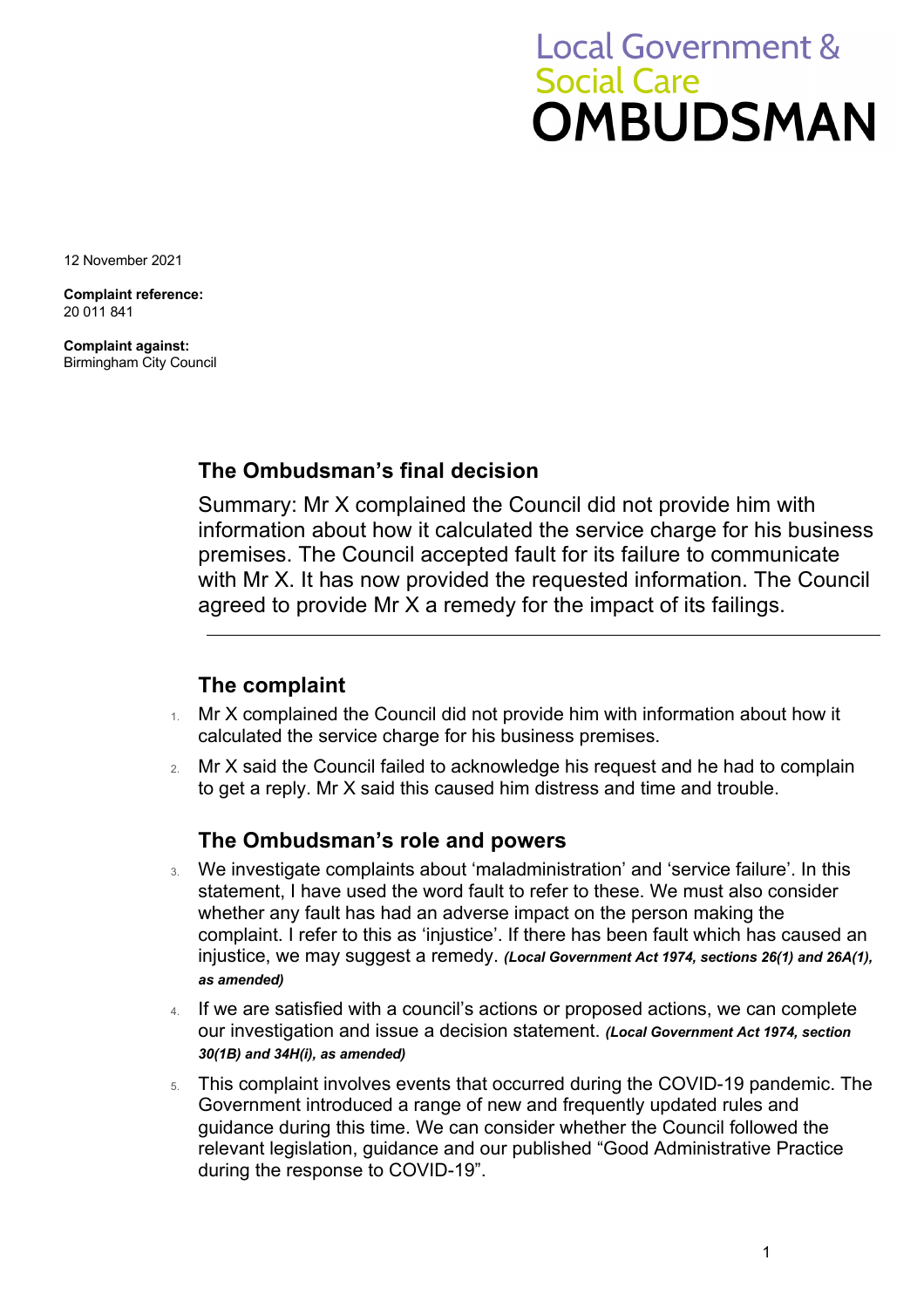# **How I considered this complaint**

- 6. As part of the investigation, I have considered the following:
	- The complaint and the documents provided by the complainant.
	- Documents provided by the Council.
	- The Landlord and Tenant Act 1985.
	- The Ombudsman's advice on good administrative practice during the response to Covid 19 (May 2020).
- 7. Mr X and the Council had an opportunity to comment on my draft decision. I considered any comments received before making a final decision.

# **What I found**

#### **Legislation**

 $\overline{a}$ 

- 8. Section 22 of the Landlord and Tenant Act 1995 gives leaseholders the right to inspect documents relating to their service charge. They can ask their landlord for access to inspect the accounts, receipts, and relevant documents. A request should be made within six months of receiving a summary of the service charge.
- 9. Landlords must provide facilities for inspecting the documents within one month of the request. Failure to do so is an offence which can result in a fine. However, local authorities are exempt from prosecution.

#### **Ombudsman guidance**

- 10. The Ombudsman recognised the pressures the COVID-19 pandemic placed on councils and how this affected their resources.
- 11. We therefore published updated guidance on the principles of good administrative practice during COVID-19. This includes:
	- The importance of record keeping for key decisions and changing from normal practice.
	- Ensuring frontline staff understand new and adapted policies.
	- Explaining the reasons for delays and changes from normal processes.

#### **What happened**

- 12. I have summarised below some of the key events leading to Mr X's complaint. This is not intended to be a detailed account of what took place.
- 13. Mr X rents a business unit from the Council for which he also pays an annual service charge. The site contains several business units of varying sizes.
- 14. Mr X wrote to the Council in March 2020 to ask how it apportioned the service charge between the different business units at the site. He asked the Council if he could inspect the invoices it used to calculate the service charge.
- 15. Mr X emailed the Council on 28 October 2020. He said he wrote to the Council in March asking for clarification about the service charge for his business premises but had still not received the requested information.
- 16. Mr X emailed his local councillor on 7 December. He said he had not received a response from the Council following his letter in March and his email in October. He said he now wanted to make a complaint.
- 17. Mr X put in a formal complaint on 11 December.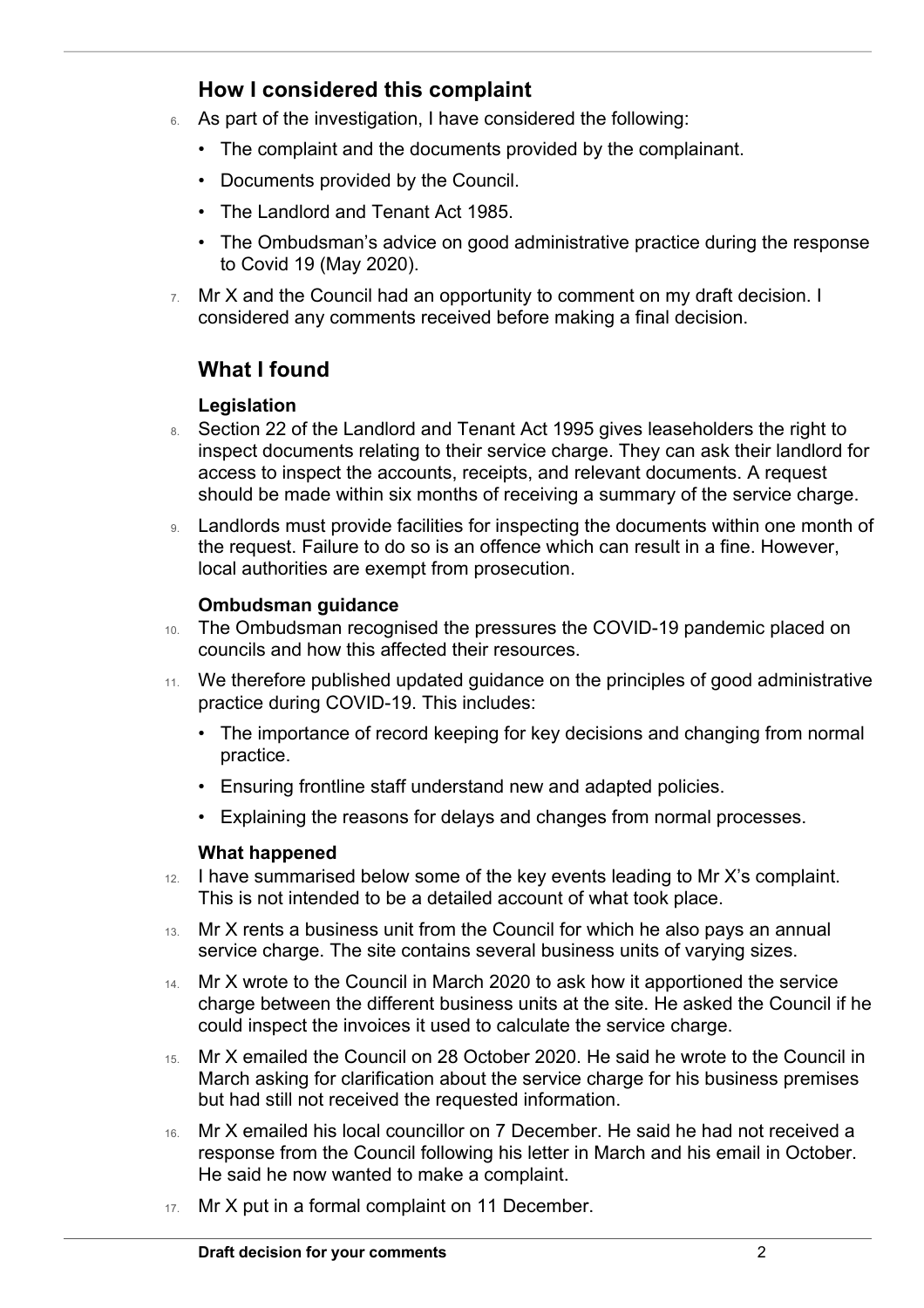- 18. The Council sent its first complaint response on 6 January 2021. It said there was currently no way to let Mr X inspect the records due to the COVID-19 national lockdown, and the Council's offices had been closed for 10 months. It said its finance team was looking into how much information was available in electronic form. It asked Mr X to confirm what specific information he wanted to see.
- 19. Mr X asked why no one from the Council had responded to his earlier requests and said the Council ignored him. He said he wanted to inspect the receipts and invoices for the last six years of service charges. He also wanted the Council to confirm how the charges are split between the business units at the site.
- 20. The Council sent its final complaint response on 2 February. It said:

 $\overline{a}$ 

- Its first complaint response correctly told Mr X it could not allow access to records held in its offices due to the COVID-19 pandemic, and its finance team was searching to find what electronic records the Council held.
- The service charge statements were only signed off on 25 February 2020. The Council then closed its offices on 19 March due to the pandemic.
- It apologised for not acknowledging or responding to Mr X's initial requests. It confirmed it did receive them. It said this fell below the expected level of service and it would look at amending its processes. It also apologised for not telling Mr X sooner that he could not inspect the records in person due to COVID-19.
- Officers did look into Mr X's request and consider how the Council could respond given the COVID-19 pandemic. The Council recognised officers should have confirmed this to Mr X.
- Service charges are apportioned based on the square footage of each individual unit.
- It had instructed its finance team to find as much meaningful electronic data as possible and send this to Mr X.
- 21. Mr X brought his complaint to the Ombudsman on 8 February 2021. He said he is legally entitled to see the information about the service charge and is still waiting eleven months later. He wanted the Council to provide this electronically.
- 22. Mr X emailed his local councillor on 5 March 2021. He gave them a copy of the Council's complaint response. He said he did not ask to see 'meaningful data'. He was concerned the Council may not send all of the documents. He wanted to see the actual receipts and invoices the Council used to calculate the service charge.
- 23. Mr X emailed his local councillor again on 14 March 2021. He said it was six weeks since the Council's complaint response and it had still not sent the information he asked for.
- 24. The Council emailed Mr X on 15 March 2021. It said it sent the relevant documents to him on 2 March, and it would check with its IT department why this had not worked. The Council also said it would send separate emails to Mr X with the information.

#### **Response to my enquiries**

25. The Council told me it normally invites a tenant in Mr X's position into the office to view the data. However, because of the COVID-19 national lockdown this was not possible. Council offices were closed, and staff were working from home.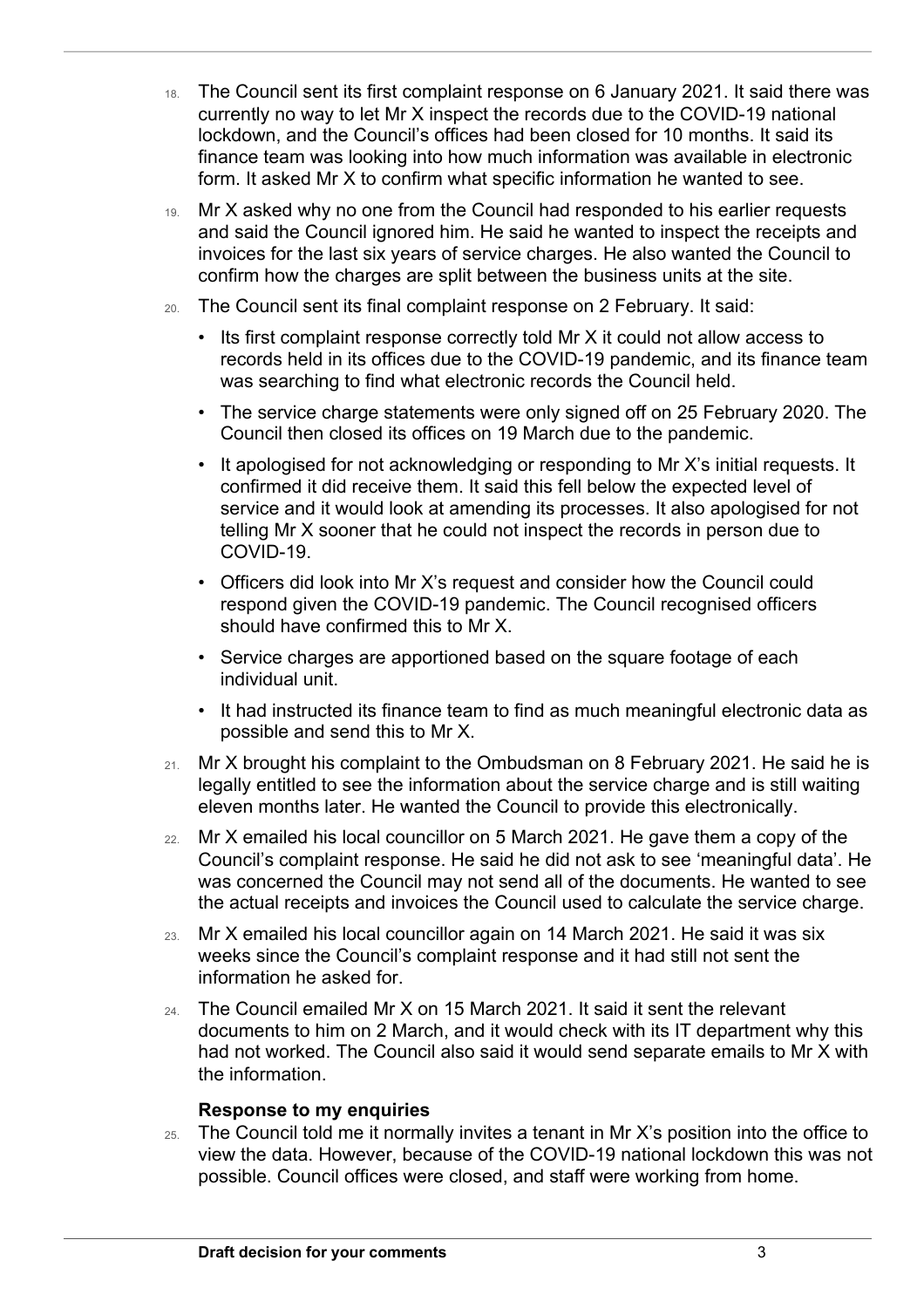- 26. The Council acknowledged it failed to respond to Mr X's initial request or keep him updated. It had presumed Mr X wanted to physically examine the receipts and did not realise he was satisfied receiving them electronically.
- 27. However, it said extracting and redacting data for disclosure is time consuming and therefore not something it normally offers. The Council also said it had redirected staff to deal with the pandemic, affecting normal business activities.
- $28.$  The Council said it sent all the data it has to Mr X in three separate emails after he got in touch again in March 2021.
- 29. The Council accepts it did not manage Mr X's request in a timely manner and he only received a response after making a formal complaint.
- 30. Following Mr X's complaint, the Council has adapted the way work is received and processed. It now uses encryption software for sharing sensitive documents and staff are expected to record and acknowledge data requests.
- 31. The Council has also rolled out a new corporate complaints process which means complaints are escalated quickly to ensure a resolution. The Council also carries out root cause analysis of complaints to identify service improvements.

# **Analysis**

 $\overline{a}$ 

- 32. The Council had a duty to let Mr X inspect the documents relating to the service charge within one month. The Council was at fault for failing to do so.
- 33. Following Mr X's complaint, the Council did provide him with its computerised records. However, Mr X told me he was not able to access everything the Council sent to him.
- 34. The Council gave me copies of all the data it sent electronically to Mr X after his complaint. Because of the COVID-19 pandemic, I cannot say whether this is all the information held in the Council's offices. However, what I can say is the Council has provided substantial records and financial reports for the relevant period.
- 35. The Council accepted the service it provided to Mr X fell short of acceptable standards. However, it also said the COVID-19 pandemic was a contributing factor.
- 36. The Ombudsman issued guidance to councils about principles of good administrative practice during the pandemic. I consider the Council fell short of those principles here.
- 37. I found the officer Mr X contacted was unsure how to respond to his request. They tried to find out what they should do and what the Council's responsibilities were. However, they did not acknowledge Mr X's request or tell him what the issue was.
- 38. The Council should have told Mr X he could not visit a Council office during the pandemic. Mr X may then have asked for data to be sent by email, or the Council could have offered this as an alternative.
- 39. I found the Council did not properly consider how it would respond to service requests in this area while staff were working from home.
- 40. The Council rightly admitted its failings when Mr X complained, and I am satisfied it took suitable steps to improve its service and prevent a recurrence.